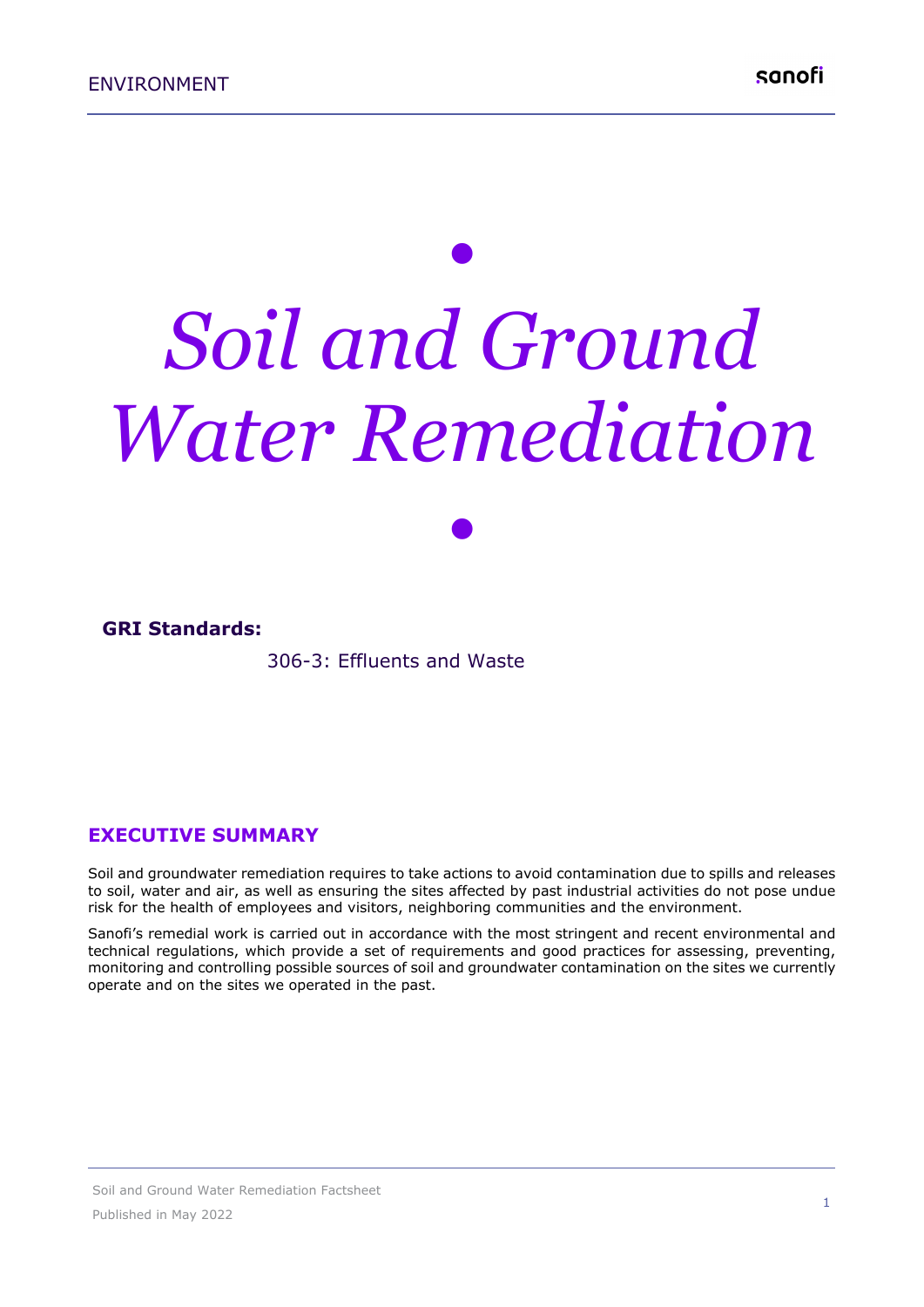## **TABLE OF CONTENTS**

| 4. Case study: former Beaucaire agrochemical site (France)<br>$\overline{5}$ |
|------------------------------------------------------------------------------|
| 3.2. ASSESSING THE RISKS AND CONDUCTING SOIL REMEDIATION 4                   |
| 3.1. SETTING UP A PROCESS FOR REMEDIATION OF CONTAMINATED                    |
|                                                                              |
|                                                                              |
|                                                                              |

|--|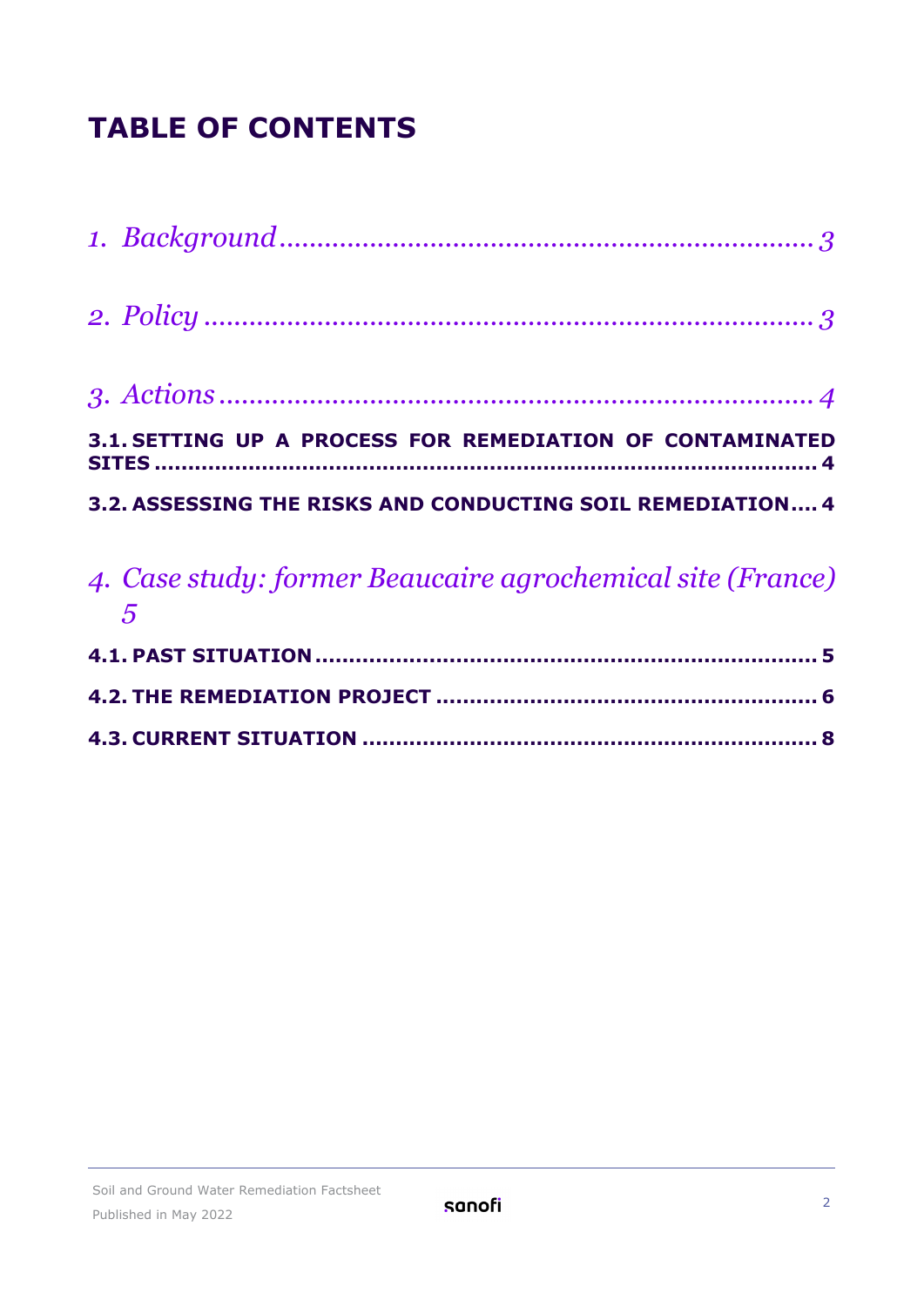## <span id="page-2-0"></span>*1. Background*

Soil and groundwater remediation at Sanofi addresses two issues:

- Sites currently operated by the Company that may have an impact on soil and groundwater
- Soil and groundwater contamination that may exist at certain sites as a result of past industrial activities

Today's environmental and technical regulations provide a stringent set of requirements for preventing and controlling possible sources of soil and groundwater contamination, such as spills and releases to soil, water and air.

However, some sites may have been operating for many decades, during times when environmental standards were less stringent than they are today, and when knowledge about the environmental impact of industrial contamination was limited. Thus, where past contamination exists, it may represent an environmental liability that the current site owner must manage.

## <span id="page-2-1"></span>*2. Policy*

Sanofi's policy addresses the prevention of spills and releases to avoid future soil and groundwater contamination, and remediation of historic soil and groundwater contamination.

To avoid future soil and groundwater contamination, each site maintains a procedure to assess, prevent and control the potential for spills and releases to air, water and soil. Each industrial and research facility complies with regulatory soil and groundwater contamination prevention principles and good practices, as outlined in both construction and environmental standards. This includes maintaining the integrity, containment and monitoring of above-ground and underground tanks, vaults, pipelines, loading and storage areas, and sewer systems containing materials that may be hazardous to the environment. In addition, spill-control kits are included as part of the emergency spill-response program wherever hazardous or potentially harmful liquids are stored or handled.

In terms of existing historic contamination of soil and groundwater, the objective is to take appropriate steps to ensure that the affected sites do not pose undue risk for the health of employees and visitors, neighboring communities and the environment.

All remedial work is carried out in accordance with the applicable current standards and regulations, and in co-operation with local authorities. However, as a general principle, Sanofi will take action to mitigate potential risks resulting from historic contamination and may take steps beyond those necessary for legal compliance where appropriate. Once the work is completed, the remediated property can generally be authorized for industrial or office use. Some remediation projects can be allocated for possible future residential use, following the relevant standards and in co-operation with local authorities.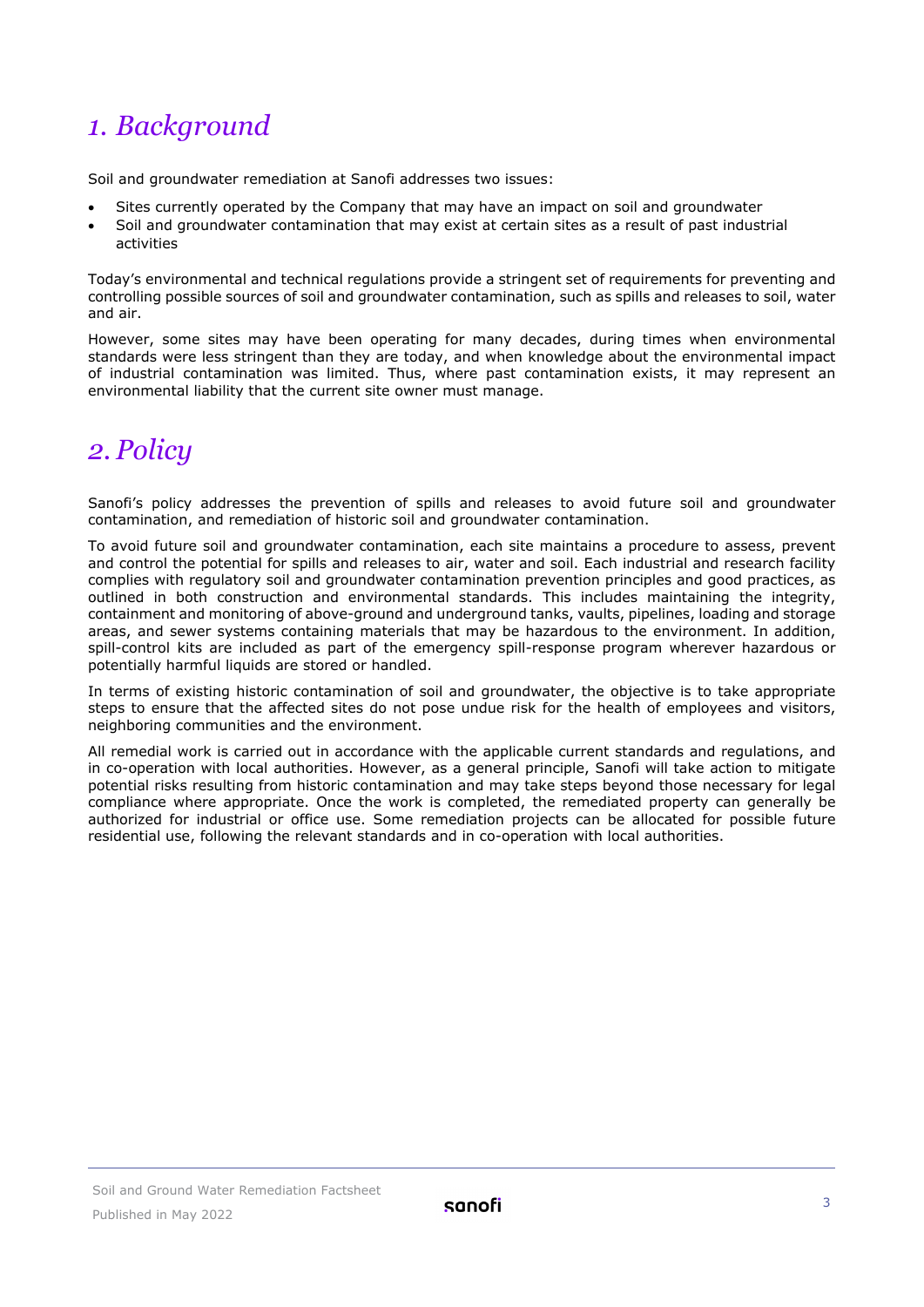## <span id="page-3-0"></span>*3. Actions*

#### <span id="page-3-1"></span>**3.1. SETTING UP A PROCESS FOR REMEDIATION OF CONTAMINATED SITES**

Today, industrial engineering standards and technical monitoring methods make it possible to prevent and avoid most risks related to sub-soil and groundwater contamination.

Nevertheless, industrial practices used at certain sites in the past, when environmental standards were not as stringent as they are today, sometimes led to soil or even groundwater contamination when facilities were located near aquifers. Today's environmental laws and regulations require Sanofi to implement investigation and eventually remediation processes for contaminated sites.

These regulatory requirements concern sites where:

- Sanofi operates
- Sanofi (or legal predecessors) operated in the past
- Sanofi (or legal predecessors) may have disposed of waste

For this reason, financial provisions are established and adjusted every year taking into account new events that may have occurred, as well as updates of environmental assessments.

#### <span id="page-3-2"></span>**3.2. ASSESSING THE RISKS AND CONDUCTING SOIL REMEDIATION**

Sanofi maintains a responsible approach to managing the sites where the Company (or legal predecessors) operates or operated in the past.

The Company systematically applies a multi-year soil and groundwater monitoring and evaluation program for Sanofi properties, both for those that are currently owned by the Company, and those that were formerly owned and/or operated by Sanofi.

Sanofi relies on detailed risk evaluations of soil and groundwater contamination. These evaluations are carried out, when necessary, at the Company's sites or former sites. Remediation projects are initiated either by local authorities or by Sanofi. Remediation is currently underway at over 20 Sanofi sites worldwide, as well as several other sites that have been sold to third parties, with guarantees from the Company with respect to environmental liabilities.

In total, remediation costs amounted to €49 million in 2021 (compared to a total of €55 million in 2020).

*For more information, see: [Form 20-F 2021,](https://www.sanofi.com/-/media/Project/One-Sanofi-Web/Websites/Global/Sanofi-COM/Home/common/docs/investors/Form-20-F-2021.pdf?la=en&hash=CAAE985DF6C8BE3934517A429AD5ECA8) Environmental Risks of Our Industrial Activities section.*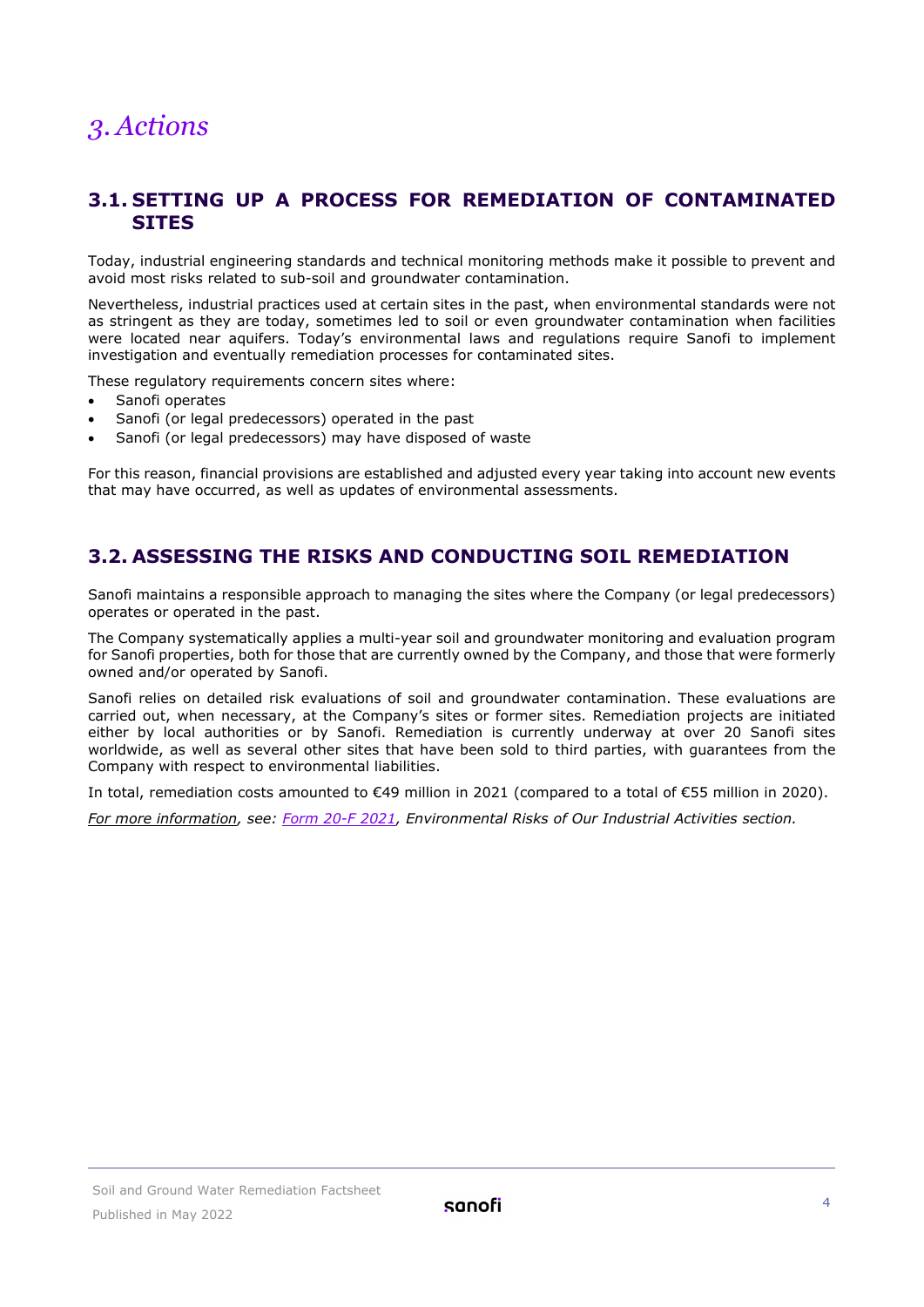## <span id="page-4-0"></span>*4. Case study: former Beaucaire agrochemical site (France)*

Historical view During the works (2016 -2020) After the works (2020)







Site characteristics:

- 10 Ha
- 100 km north-west of Marseille, France
- Mixed environment (industrial, commercial, agricultural and residential)

#### <span id="page-4-1"></span>**4.1. PAST SITUATION**

The former agrochemical site of Beaucaire (30) was operated between 1917 and 1996 by several successive operators (SPCIV, PROCIDA and AGREVO PRODETECH) for industrial activities related to the processing of wine and phytosanitary products. The end of activity was notified to the authorities on September 3, 1997.

In 2002, AVENTIS AGRICULTURE, a subsidiary of the SANOFI company, became the owner of the former agrochemical site following a business acquisition. It is worth noting that AVENTIS AGRICULTURE never operated this site for industrial purposes.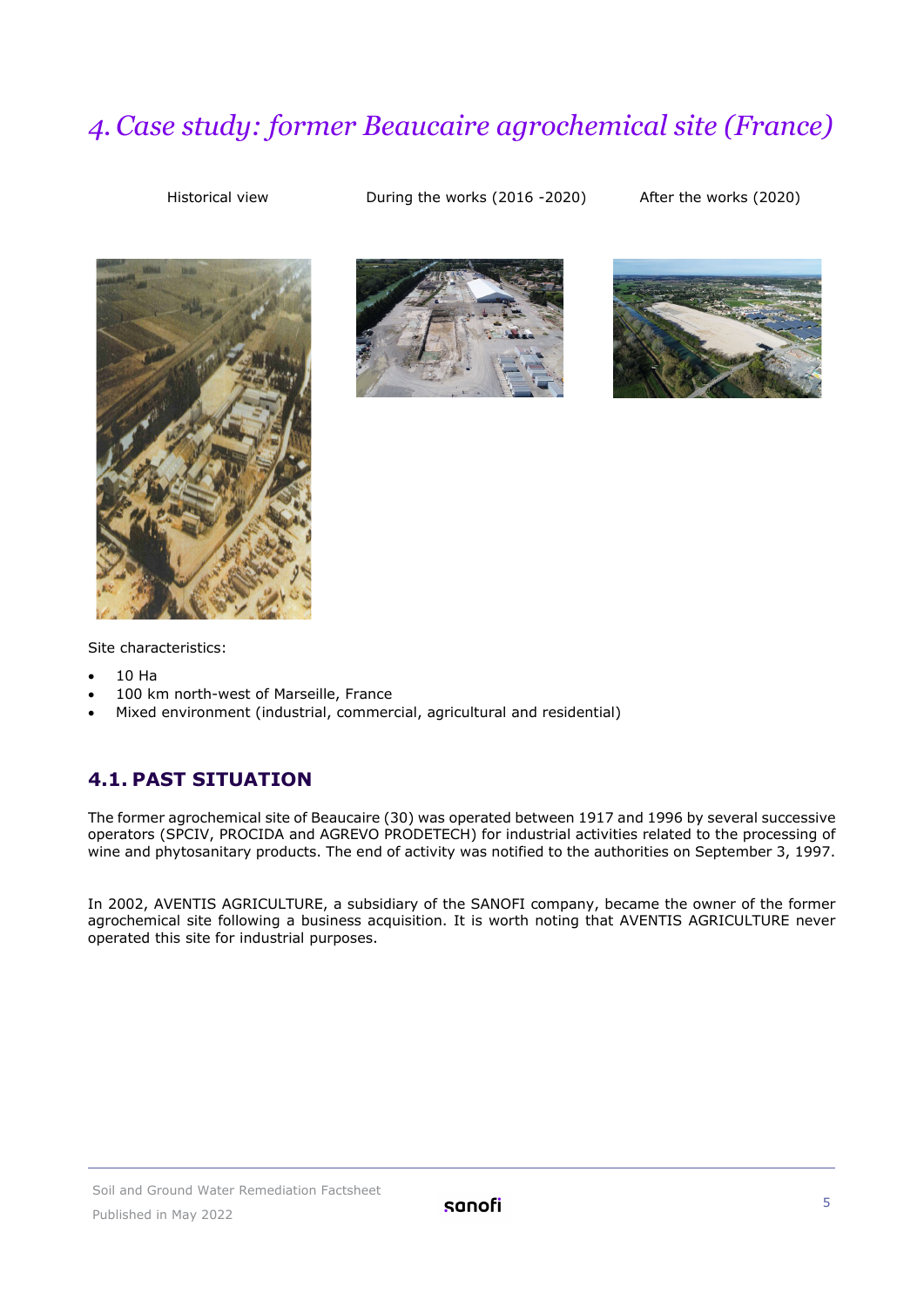#### <span id="page-5-0"></span>**4.2. THE REMEDIATION PROJECT**

After the end of site operations, different phases of environmental investigations were conducted, which identified sources of contamination in the soil as well as impacts in groundwater. Consistent with historical activities at the site, the main contaminants identified were arsenic, lead, pesticides and hydrocarbons. In parallel to such investigations, AVENTIS AGRICULTURE carried out various phases of remediation works between 2002 and 2013. These measures were carried out in alignment and under control of the competent authorities (DREAL) and were governed by a Consent Order.

Despite of the above works, additional investigations in 2014 revealed significant residual contamination at the center of the site. In accordance with the national methodology for the management of Polluted Sites and Soils updated by the Ministry of the Environment, a Management Plan was developed to determine the measures required to complete the remediation of the site in order to have it suitable with an industrial type of use. This final phase of remediation was imposed by a supplementary Consent Order dated December 17, 2014.

Remediation works implemented before 2014 mainly concerned demolition operations, targeted excavation of soil sources of contamination and/or buried waste, and the treatment of a floating liquid non-aqueous phase that had been identified in the groundwater at the center of the site.

The final phase of site remediation took place between 2016 and 2020 and mainly involved removal of residual soil sources of contamination at the center of the site and treatment of groundwater impacts at the bottom of the excavation areas. At the end of the work, the site was completely reprofiled and an impermeable surface sealing was reconstituted.

The remediation works were carried out in accordance with the supplementary Consent Order governing it.

In the course of the works substantial masses of contamination were removed: 24t of Arsenic, 35t of Lead, 29t of Volatile Organic Compounds and 11t of Pesticides.

The assessment of residual risks conducted in accordance with the national methodology for Polluted Sites and Soils confirms the compliance of the remediated site with a future industrial/administrative use. Deed restrictions have been recommended to ensure that conditions minimizing health and environmental risks will be properly maintained.

With this final phase of works the remediation of the former agrochemical site is considered complete. AVENTIS AGRICULTURE has met all regulatory obligations related to the stop of activities and remediation of the site under the French Environmental Code.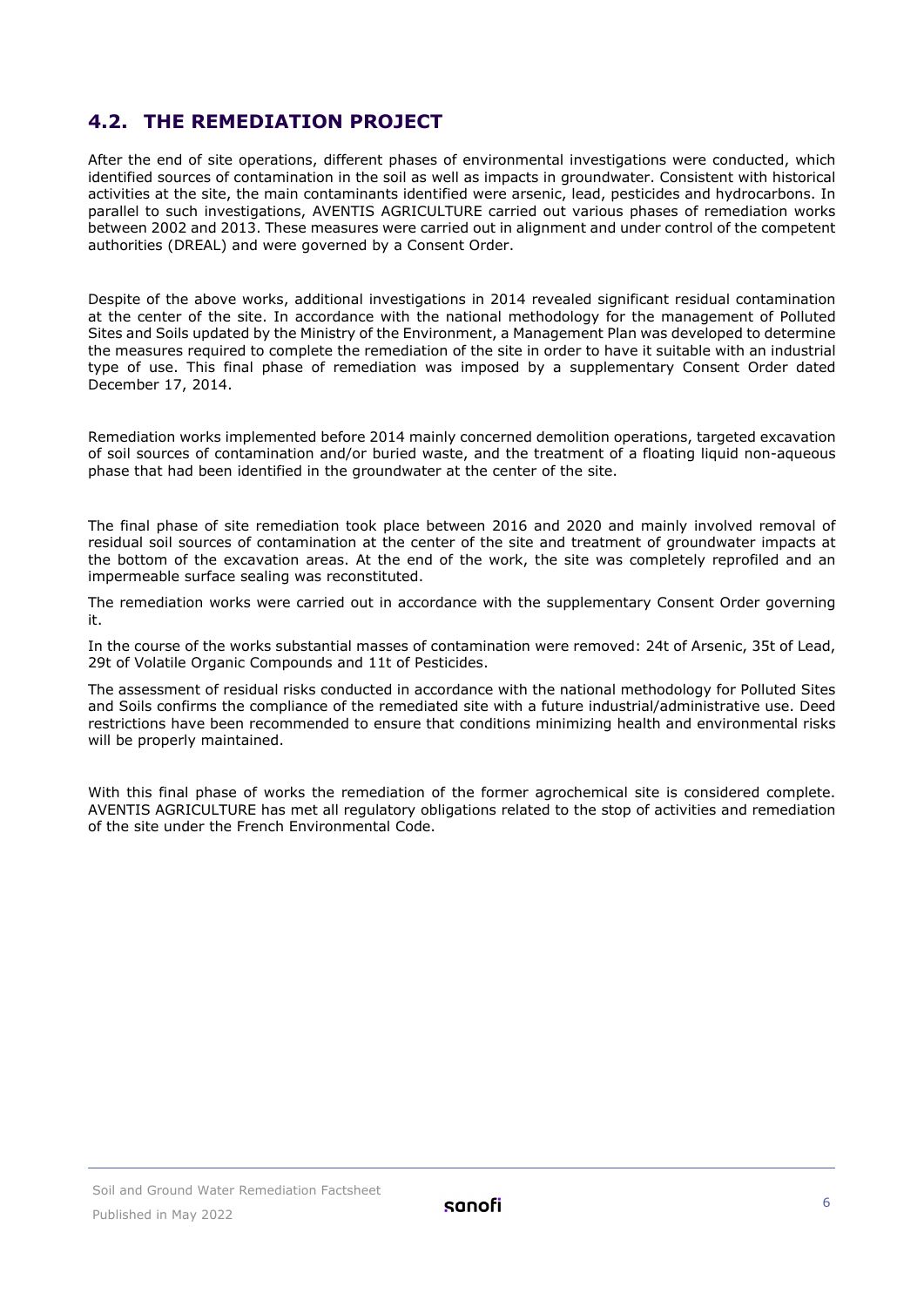#### **SITUATION 2004**

impact

- Industrial buildings still present
- Presence of a lens of
- hydrocarbons (floating)
- Presence of soil contamination



Soil and Ground Water Remediation Factsheet Published in May 2022

sanofi